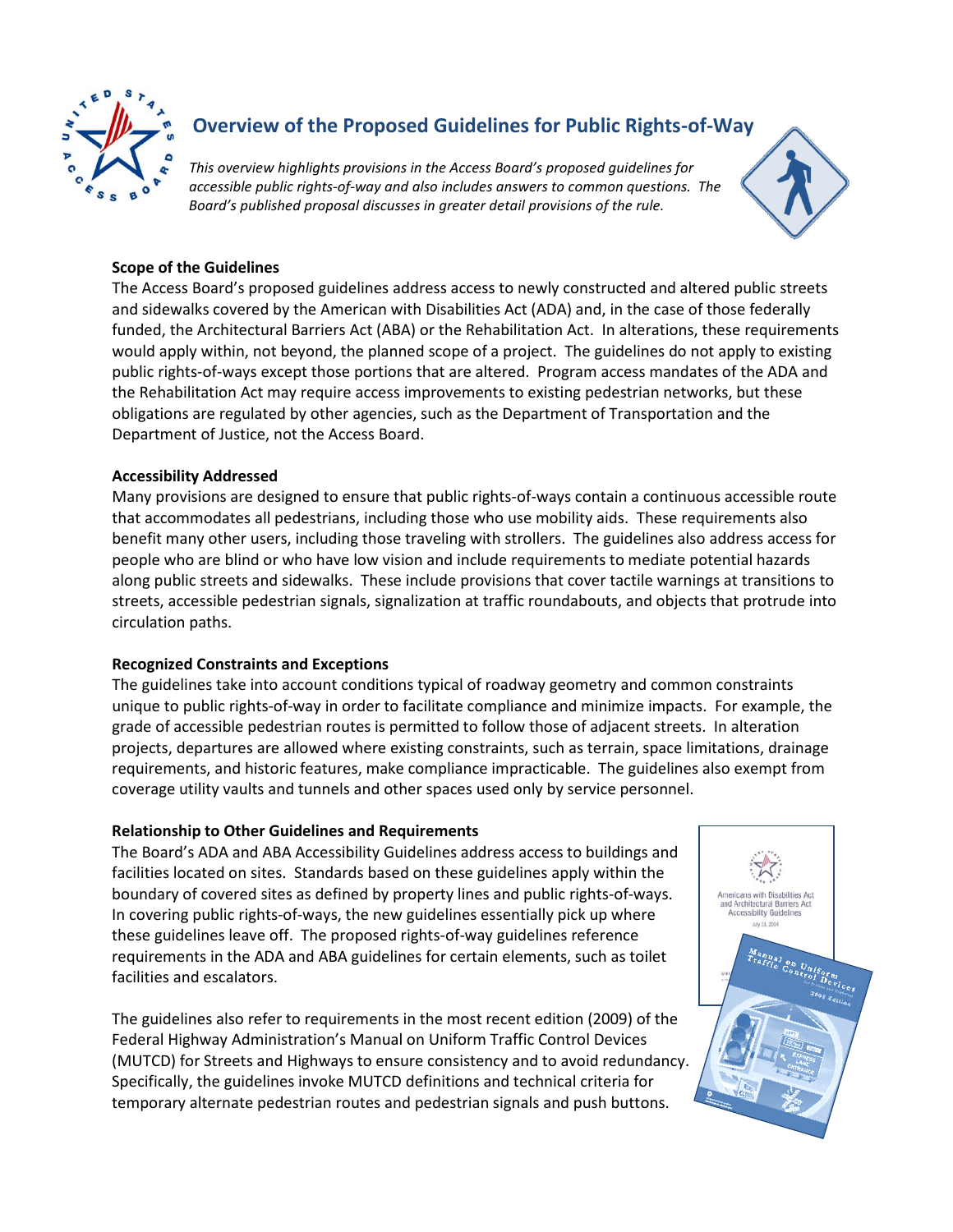#### **What the Guidelines Cover**

The guidelines cover pedestrian features in new or altered public right-of-ways, including sidewalks and other pedestrian ways, street crossings, medians and traffic islands, overpasses, underpasses and bridges. On-street parking, transit stops, toilet facilities, signs, and street furniture are also addressed. The guidelines apply to permanent as well as temporary facilities, such as temporary routes around work zones and portable toilets. Provisions in the guidelines address:

- Pedestrian Access Routes (including sidewalks, street crossings, curb ramps/ blended transitions)
- Detectable Warning Surfaces Pedestrian Signals
- 

- 
- 
- Roundabouts On-Street Parking and Passenger Loading Zones
- Transit Stops and Shelters Street Furniture and Other Elements

#### **Pedestrian Access Routes**

A continuous accessible pedestrian route at least 4 feet wide is specified along pedestrian networks. Most provisions apply only within this portion of public rights-of-way, although some requirements, such as those limiting hazards posed by protruding objects, apply to all areas of circulation. Specifications for the grade and cross slope of pedestrian access routes take into account factors such as terrain and drainage requirements. Specifications are provided or referenced for route components, including curb ramps, blended transitions such as depressed corners and raised street crossings, ramps, elevators, stairways, and handrails.

#### **Pedestrian Signals**

The guidelines do not require intersections to be signalized for pedestrians, except at certain roundabouts and channelized turn lanes. Instead, they generally apply MUTCD requirements only where pedestrian signals are provided. Pedestrian signals and push buttons meeting MUTCD criteria integrate discreet locator tones and vibro-tactile indicators of walk/ don't walk cycles. Unlike earlier technologies, current products create very little noise because the low-volume tone, often a

ticking sound, is used to indicate the location of vibro-tactile signals and push buttons, not to broadcast walk cycles. The guidelines also specify signal phase timing based on a maximum traveling speed of 3.5 feet per second.

# **Detectable Warning Surfaces**

Detectable warnings, a distinct tactile surface of truncated domes, are specified to alert pedestrians with vision impairments of transitions to vehicle ways and of open drop-offs at transit platforms. The guidelines propose requiring these warnings at curb ramps and blended transitions which remove tactile cues otherwise provided by curb faces. The Board also proposes requiring them at certain pedestrian refuge islands above a specified width, at-grade pedestrian-only rail crossings, and transit stop

boarding platforms or areas. Requirements for detectable warnings on curb ramps were previously included in the Board's guidelines for buildings and facilities but were removed in the last update in deference to this rulemaking. Detectable warnings on curb ramps and blended transitions are especially important along public sidewalks where hazards posed by vehicle traffic are greater.



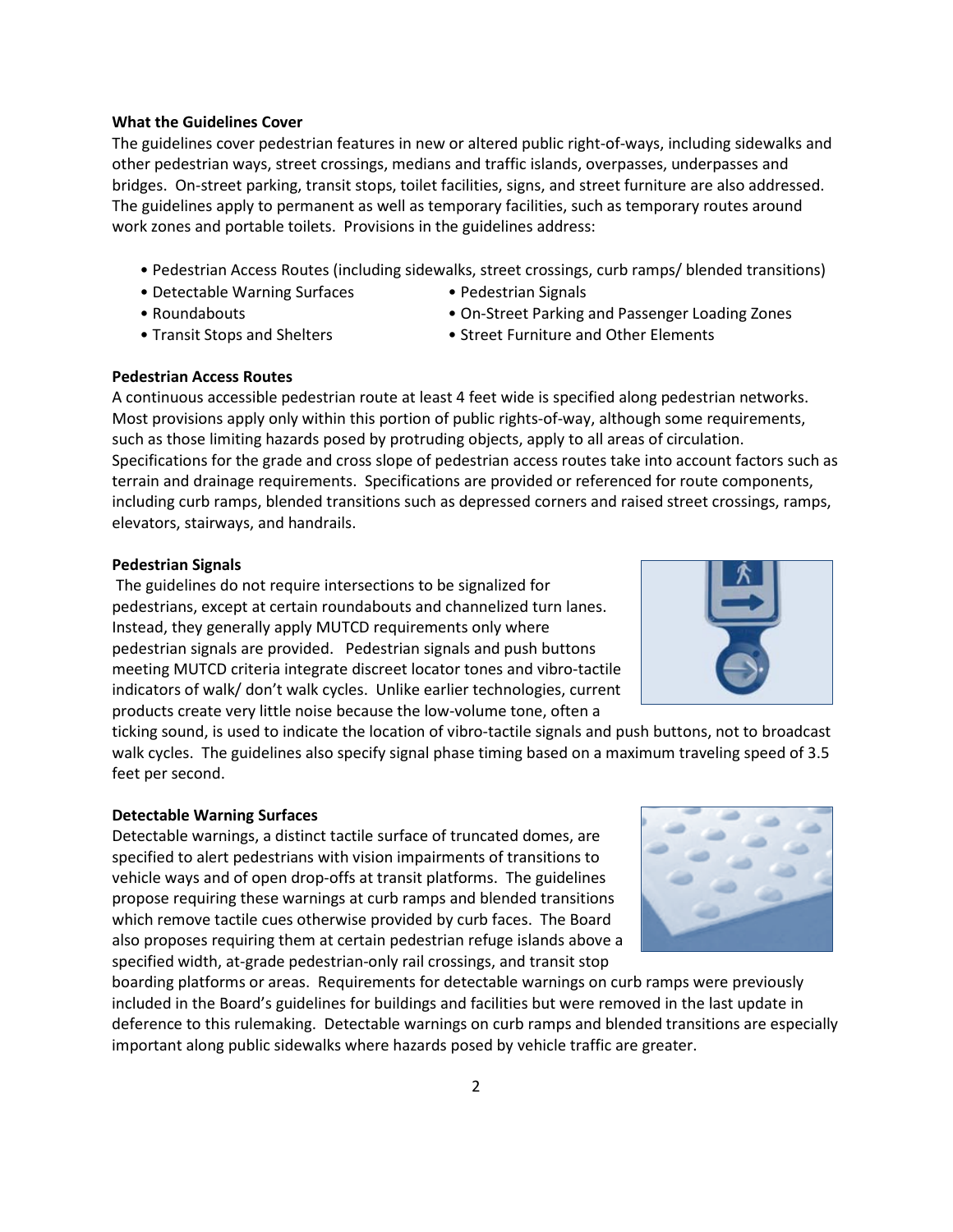#### **Roundabouts**

Circular intersections or "roundabouts," by their continuous traffic flow and non-linear pedestrian routes, are often difficult for people with vision impairments to safely navigate. The guidelines include requirements for pedestrian activated signals at roundabouts with multi-lane crossings and multi-lane channelized turn lanes. The guidelines also call for tactile barriers or warnings along portions of sidewalks flush against the curb where pedestrian crossing is not intended.

#### **On-Street Parking and Passenger Loading Zones**

Where marked or metered on-street parking is provided, the guidelines specify the minimum number that must be accessible based on the total number provided on a block perimeter. In general, at least 4% of spaces must be accessible (scoping lowers to 2% for amounts between 101 and 200 spaces). Adjoining access aisles must serve spaces, but in the case of parallel parking, only where the sidewalks are wide enough (14 feet minimum) to accommodate them. Perpendicular and angled spaces, parking meters and pay stations, and passenger loading zones (other than transit stops) are covered as well. Accessible passenger loading zones are required for every 100 feet of continuous loading zone space provided.

#### **Transit Stops and Shelters**

Provisions for transit stops address boarding and alighting areas, including their size and grade, boarding platforms, and provided shelters. These requirements require sufficient space so that people with disabilities, including those who used wheeled mobility aids, can board or disembark from transit vehicles and have equal access to shelters.

# **Street Furniture and Other Elements**

The guidelines cover street furniture and other elements that serve public rights-of-way, including drinking fountains, toilet facilities, and benches. Some elements are addressed through references to the relevant sections in the ADA and ABA Accessibility Guidelines. Components such as ramps, stairways, and escalators are also addressed, as are signs, protruding objects, and operable parts.

# **Answers to Common Questions**

# *Will existing streets and sidewalks have to be modified to meet the new guidelines?*

No. The guidelines apply only to those portions of public rights-of-way that are newly constructed or altered. They do not apply to existing public rights-of-way outside of planned alterations. Jurisdictions can voluntarily consult the guidelines in undertaking access improvements at existing streets and sidewalks.